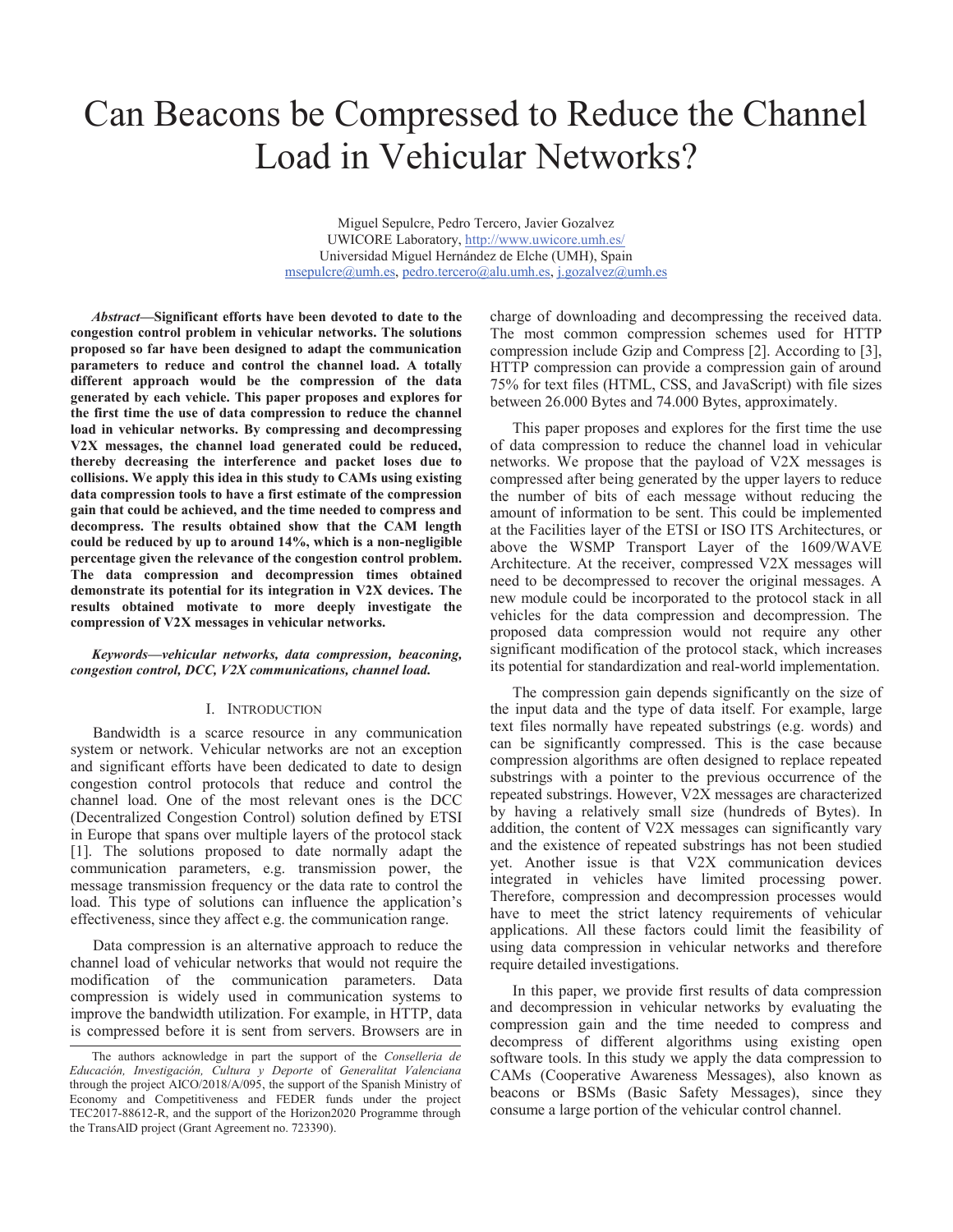# II. DATA COMPRESSION

The two data compression tools analyzed in this study are Compress [4] and Gzip [5]. Both tools are open source solutions and widely used. They are based on the well-known Lempel-Zip algorithm. This algorithm is a universal lossless data compression algorithm that achieves compression by looking for repeated substrings in the data.

Gzip makes use of the original Lempel-Ziv algorithm, also known as LZ77 [6]. The LZ77 algorithm looks for repeated substrings based on the concept of sliding window. As the data is compressed, LZ77 only looks for repeated substrings in a window of previously compressed data. The window can be divided into a search buffer containing the data that has already been compressed, and a lookahead buffer containing the data yet to be compressed. As the data is compressed, the window slides along, removing the oldest compressed data from the search buffer and adding new uncompressed data to the lookahead buffer. Once a substring in the lookahead buffer is found to be completely contained in the search buffer, it is replaced by its position in the search buffer and its length. The output format produced by Gzip is described in RFC 1952 [7] and includes a 10-byte header, some optional extra headers, the compressed data and an 8-byte footer containing a CRC-32 checksum and the length of the original uncompressed data.

Compress uses the Lempel-Ziv-Welch algorithm or LZW [8]. The LZW algorithm makes use of a dictionary that is built based on the input data, where each entry in the dictionary has an index. If the algorithm is configured to operate using bytes, it is initialized with one entry for each of the 256 possible values. When a substring, *S*, of the data being analyzed is found in the dictionary, it is replaced by its index and a new entry is added to the dictionary that contains *S* and the next symbol in the data. This means that new entries are only added if a prefix one byte shorter is already in the dictionary (e.g. "sun" is only added if "su" had previously appeared in the data).

The compression gain depends on the size of the input data and the distribution of common substrings. Typically, LZ77 (Gzip) is able to achieve a compression gain of 60-70% for text such as source code or English, while LZW (Compress) is able to achieve 50-60% also for text [4][5]. The compression gain that these algorithms and software tools could provide when compressing CAMs or other V2X messages needs yet to be studied, because they significantly depend on their length and their content (e.g. existence of repeated sequences).

# III. CAM STRUCTURE AND FORMAT

A CAM is composed of one common header and multiple containers [9]. The common header includes the protocol version, the message type and the ID of the vehicle or RSU (Road Side Unit) that transmits the CAM. For vehicles, a CAM must contain one Basic container and one High frequency container (both are mandatory), and may also include one Low frequency container and one or more other Special containers. The Basic container includes information related to the transmitting vehicle, such as the type of vehicle or its geographic position. The High frequency container contains highly dynamic information of the transmitting vehicle, such as its heading or speed. The Low frequency container contains static and not highly dynamic information of the transmitting vehicle, such as the status of the exterior lights. The Special vehicle container includes information specific to the vehicle role. Each container is composed of a sequence of optional or mandatory data elements (DE) and/or data frames (DF).

The CAM makes use of the ETSI common data dictionary [10] and is formally defined in ASN.1 language in [9]. ASN.1 is a formal notation used for describing data transmitted by telecommunications protocols, regardless of language implementation and physical representation of these data. ETSI also specifies that CAMs have to be encoded and decoded following unaligned packed encoding rules (PER) [11]. These rules describe how the values defined in ASN.1 should be encoded for transmission (i.e. how they should be translated into bits). At the transmitting vehicle, the output of the PER encoding process would be the input of our data compression. The corresponding security certificates would be added to the compressed CAM following the ETSI specifications.

The length of the CAM depends on the number of optional containers considered. Since many containers, DEs and DFs are optional in the CAM, we have classified the CAMs generated in three different groups with different lengths:

- Group BH (Basic and High frequency): CAMs belonging to this group only contain the mandatory DEs and DFs, i.e. the Basic container and the High frequency container.
- Group BHL (Basic, High and Low frequency): CAMs that belong to this group contain the same DEs and DFs than group BH, plus the Low frequency container.
- Group BHLS (Basic, High and Low frequency and Special): CAMs belonging to this group contain the same DEs and DFs than group BHL, plus the Special vehicle container and additional optional DEs and DFs not included in previous groups.

To analyze the performance of data compression on CAMs, we have generated 10<sup>4</sup> CAMs for each of the three groups identified that are compliant with the ETSI specifications. To this aim, we have mapped the ASN.1 definition of the CAM to a Java data structure using ASN.1 Studio software tool. Using Java, we have created our own code to generate CAMs. To avoid limiting this study to a small set of CAMs generated with similar values in the DEs and DFs, we have randomly generated all the values in the DEs and DFs, i.e. random speeds, geographic position, heading, etc. We have verified that the CAMs we generate follow the ETSI specifications by decoding them using online decoding tools provided by OSS (http://asn1-playground.oss.com/) and MARBEN (https://www.marben-products.com/decoder-asn1-automotive).

Fig. 1 shows the PDF (Probability Density Function) of the length of the CAMs generated for the three groups defined. The average length of the CAMs belonging to each group is 136 bytes, 195 bytes and 268 bytes for groups BH, BHL and BHLS, respectively. The length of the CAMs depend on the number of optional containers included, and is therefore different for the three groups of CAMs defined. In addition, the specific values of the DEs and DFs also have an influence on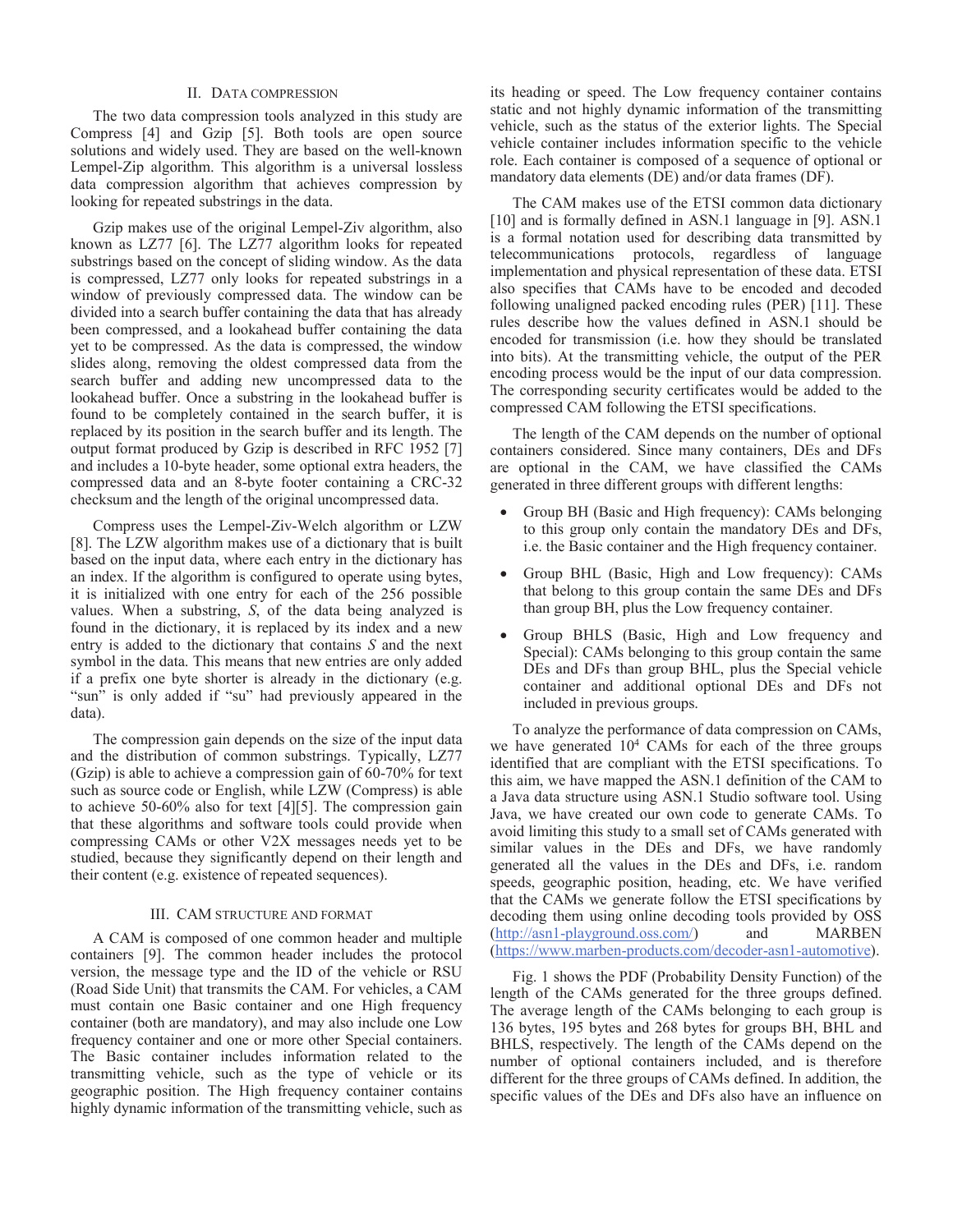the CAM length because of the unaligned PER rules. As a consequence, a CAM composed of the same containers does not always have the same length depending on the content of the DEs and DFs. As a result, the length of the CAMs is not exactly the same for all CAMs belonging to the same group.



Fig. 1. Length of the CAMs generated in this study.

#### IV. RESULTS

The results presented in this paper have been obtained using Gzip 1.6-4 and Compress 4.2.4.4-15 with their default parameters. The implemented software was executed in a virtual machine running Ubuntu 16.04.5 over Windows 10 with 64 bits. All the tests were run in a desktop computer with an Intel Core i5-4440 processor of 3.1GHz and 8GB of RAM DDR3 (1GB of RAM was reserved for the virtual machine).

# *A. Compression gain*

Using point clouds, Fig. 2 depicts the length of the compressed CAMs as a function of their original length for the three groups of CAMs considered in this study (BH, BHL and BHLS) and the two data compression tools used (Compress and Gzip). Each point in the figure represents one or more CAMs because they often overlap. The dashed line in the figure separates the CAMs that could be compressed (i.e. the compressed length was lower than the original one) and the CAMs that could not be compressed (i.e. the output of the compression process had more bytes than the original CAM). Therefore, all points that are below the dashed line represent CAMs that could be successfully compressed. The results presented in this figure demonstrate the potential of Compress and Gzip to compress CAMs. For the shortest CAMs (group

BH, Fig. 2a), Gzip was not able to reduce the message size and the output was larger than the original one. This effect is normally referred to as negative compression, and is produced due to a low redundancy in the data (low number of repeated substrings) and the overhead produced by headers and footers. It could be avoided by transmitting the original messages instead of the compressed ones when a negative compression is detected. Fig. 2 also shows that the length of the compressed CAM does not only depend on the length of the original CAM, but also on its content (i.e. the same original CAM length does not always result in the same compressed CAM length).

The compression gain (CG) has been calculated in this study for each CAM with the following equation:

$$
CG = 100 \cdot \frac{L_o - L_c}{L_o} \tag{1}
$$

where  $L_0$  is the length of the original CAM and  $L_c$  is the length of the compressed CAM. This means that e.g. if *CG*=10%, the length of the original CAM has been reduced by 10% thanks to the data compression; similarly, a CAM of 100 bytes would be reduced to 90 bytes if *CG*=10%. Fig. 3 plots the PDF of the compression gains obtained. The results obtained show that Compress outperforms Gzip for all groups of CAMs analyzed in this study. As it can be observed, Compress produces compression gains of around 5% for BH, around 10% for BHL and around 12% for BHLS. The maximum compression gain provided was around 14%. Gzip presents lower compression gains, and it actually increases the length of the CAM around 10% for BH. Both Compress and Gzip have in general higher compression gain as the length of the CAM increases (e.g. higher gain for BHLS than for BHL or BH) due to the higher possibility of finding repeated substrings.

### *B. Compression and decompression times*

An important factor to determine the feasibility of data compression for vehicular networks is the time needed to compress and decompress each V2X message. This is the case given the strict latency requirements of the V2X message generation and reception. Fig. 4 depicts the average time needed to compress and decompress a CAM obtained in this study. These results have been obtained by directly measuring the time needed by the desktop computer to compress/decompress the CAMs generated. As it can be observed in Fig. 4a, the average time needed for CAM



Fig. 2. Point clouds of compressed vs. original CAM lengths.